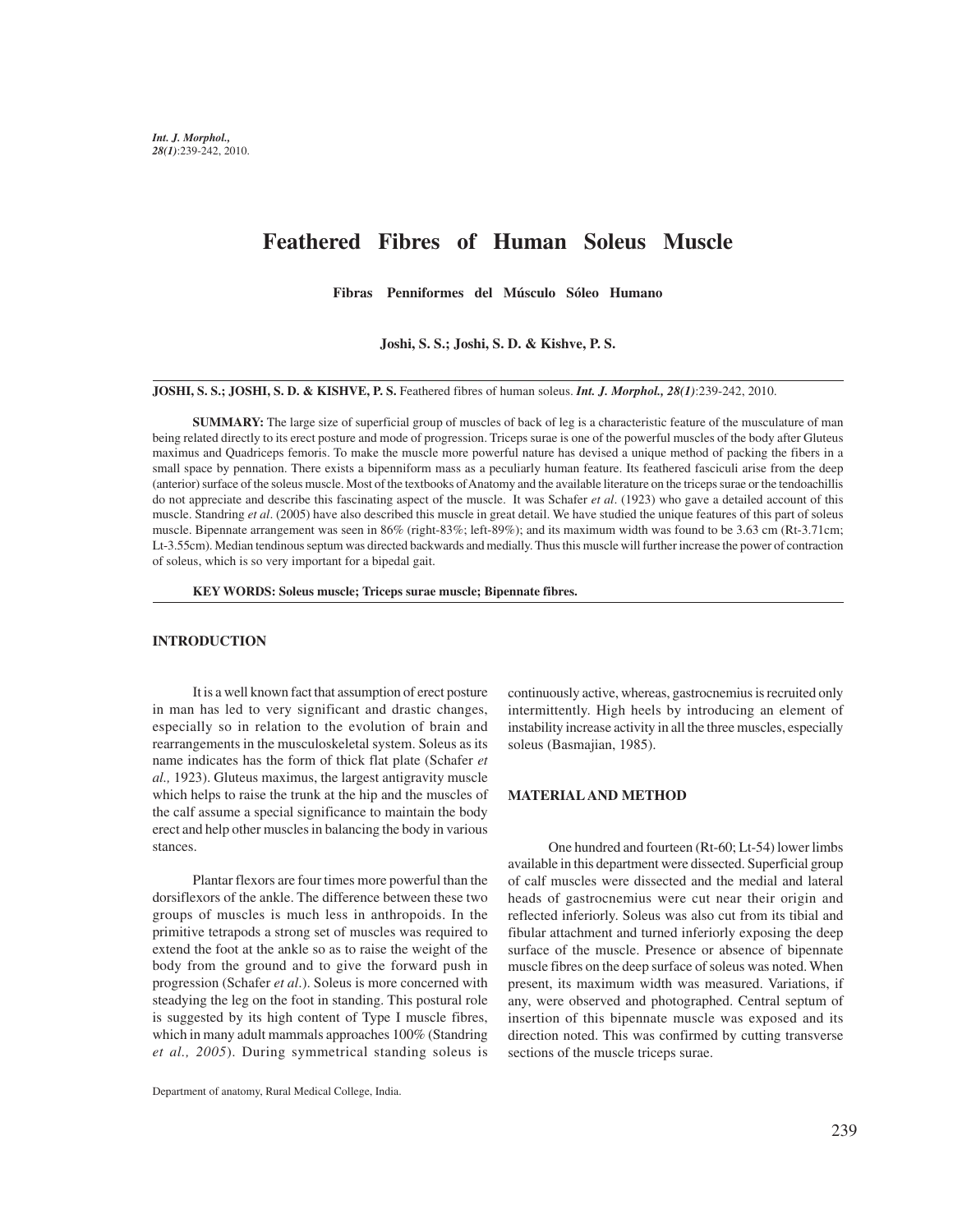# **RESULTS**

In three cases there was unipennate arrangement of fibres (Fig. 1A). Bipennate arrangement was seen in 86% (right-83%; left-89%) (Fig. 1B). In one case we observed the presence of a double bipennate muscle (Fig. 1C).

Maximum width of bipennate muscle was found to be 3.63 cm (Rt-3.71cm; Lt-3.55cm). Median tendinous septum was directed backwards and medially (Figs. 2B and 2C).



Fig. 1. A. Showing a unipennate arrangement of deep fibres of soleus muscle. B. Deep surface of soleus showing a well developed bipennate muscle with a well defined central tendon. C. Deep surface of soleus showing the presence of double bipennate muscle.



Fig. 2. A. Right calf muscles viewed from the back showing two transverse sections X-Y: through upper part of Gastrocnemius and soleus, X'-Y': through lower part of Gastrocnemius and soleus. B. Section at the level of X-Y showing: Gm Med- Medial head of Gastrocnemius; Gm Lat- Lateral head of Gastrocnemius S Med- Medial head of soleus; S Lat - Lateral head of soleus a and b : Medial and lateral parts of the bipennate muscle mass respectively. The blue arrow shows the septum within the bipennate mass being directed backwards and medially. C. Section at the level of X'-Y' showing Red arrow indicates aponeurosis of Gastrocnemius Blue arrow showing median septum of bipennate muscle mass in transeverse section.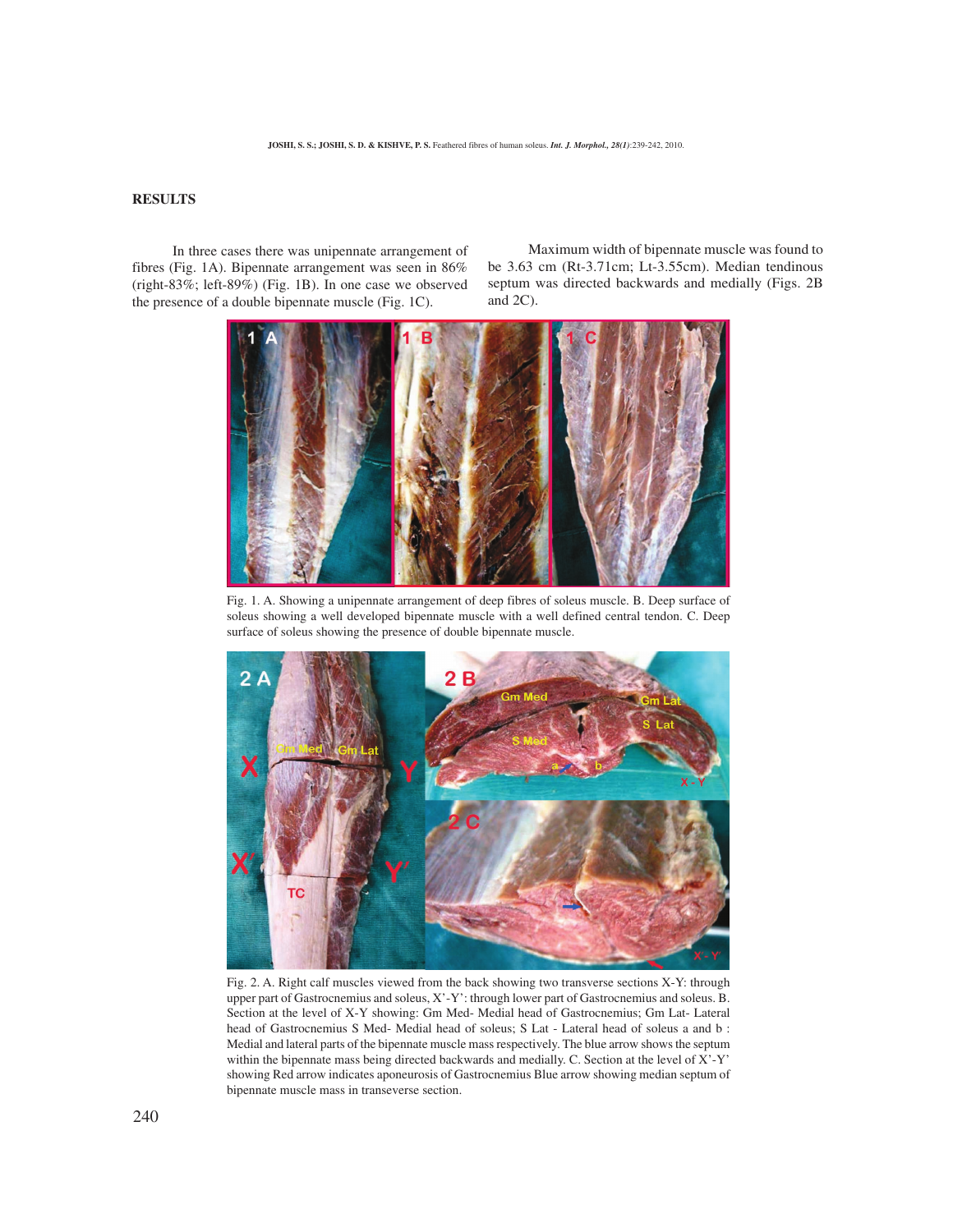# **DISCUSSION**

The large size of the superficial group of muscles of the back of leg is one of the most characteristic features of musculature of man (Standring *et al*.). The gastrocnemius, originally a muscle of the fibular side of the leg, must be considered in view of its phylogenetic history and development in the human subjects. Lateral head of gastrocnemius and soleus appear first in lower mammals and both are a derivative of the earlier lateral head of gastrocnemius (Schafer *et al*.). Triceps surae is a powerful muscle of the body only next to gluteus maximus and quadriceps femoris (Kapandji, 1987). The lateral head of gastrocnemius and soleus are so largely developed that they have come to overlap the digital and tibial tarsal flexors and popliteus muscle. In man it has been carried further by the extension of the attachment of soleus to tibia; and with medial expansion of these muscles and consequent alteration in their axis of pull the calcaneus has been displaced more directly under the talus (Schafer *et al*.).

Soleus from its fibular attachment has acquired additional powerful purchase from the tibia and the tendon of triceps surae becomes the thickest and the strongest tendon of body (a man weighing 100 kg may require a force of 300 kg to push off from the ground). Achillis tendon is the strongest tendon in the body and can withstand forces of approximately upto 1000 kg in the adults. It has a breaking strain of more than 2000 pounds per inch square (Corrigan & Maitland, 1994).

The medial part of soleus has distinct functions: it is both a strong mover of the foot on the leg and a stabilizer of

the leg on the foot. The main dynamic and static flexor is the medial part of soleus which is primarily responsible for plantar flexion - the activity that is used to restrain forward momentum of the body. The lateral part of soleus gives little power to moving the ankle and it is largely a stabilizer, especially when the platform is unstable (Basmajian).

It is suggested that the deep feathered fibres (bipennate mass) on the deep surface of the human soleus should be considered as a normal constituent of this large and powerful muscle, as it is constantly observed in over 85% individuals. This essentially will enhance the power of contraction or pull of soleus on the calcaneus through its median septum and the tendocalcaneus.

Thus further bulk has been added to the soleus in the form of feathered fasciculi on its anterior or deep surface as we have seen in the present study. This is gaining more prominence by becoming a double bipennate muscle.

Calf muscles keep the vertical column of the body erect, preventing its tendency to fall forwards. By strongly plantar flexing and pulling at the calcaneus they raise the column above the ground and help other muscles in the propulsion of the body. Soleus also squeezes the venous lakes and pumps the blood against gravity, acting as a peripheral heart. They act as postural (soleus) and dynamic muscles (gastrocnemius). Hence, the triceps surae is a large muscle with the strongest tendon which has increased its purchase from the fibula onto the tibia also.

**JOSHI, S. S.; JOSHI, S. D. & KISHVE, P. S.** Fibras penniformes del músculo sóleo humano. *Int. J. Morphol., 28(1)*:239-242, 2010.

**RESUMEN:** El gran tamaño de los grupos musculares superficiales de la parte posterior de la pierna es un rasgo característico de la musculatura del hombre siendo relacionado directamente con su postura erguida y el modo de progresión. El músculo tríceps sural es uno de los músculos más potentes del cuerpo después de los músculos glúteo magno y cuadríceps femoral. Para hacer al músculo más potente, la naturaleza ha ideado un método único de empaquetamiento de las fibras en un pequeño espacio por pennación. Existe una masa bipenniforme como una característica peculiarmente humana. Los fascículos pennados surgen desde la superficie profunda (anterior) del músculo sóleo. La mayoría de los textos de Anatomía y la literatura disponible sobre el músculo tríceps sural o el tendón de Aquiles no se aprecia ni se describe este aspecto fascinante que tienen los músculos. Fue Schafer (1923) quien dió una detallada descripción del músculo sóleo y posteriormente, Standring *et al.* (2005) también describieron detalladamente al músculo. Estudiamos las características únicas de esta parte del músculo sóleo, observando una disposición bipenniforme en el 86% de los casos (derecha 83%; izquierda 89%). El ancho máximo del músculo fue de 3,63 cm (derecha 3,71cm; izquierda 3,55cm). El septo tendinoso mediano se dirigió hacia posterior y medial, aumentando así aún más el poder de contracción del músculo sóleo, el cual es muy importante para la bipedestación.

**PALABRAS CLAVE: Músculo sóleo; Músculo tríceps sural; Fibras bipennadas.**